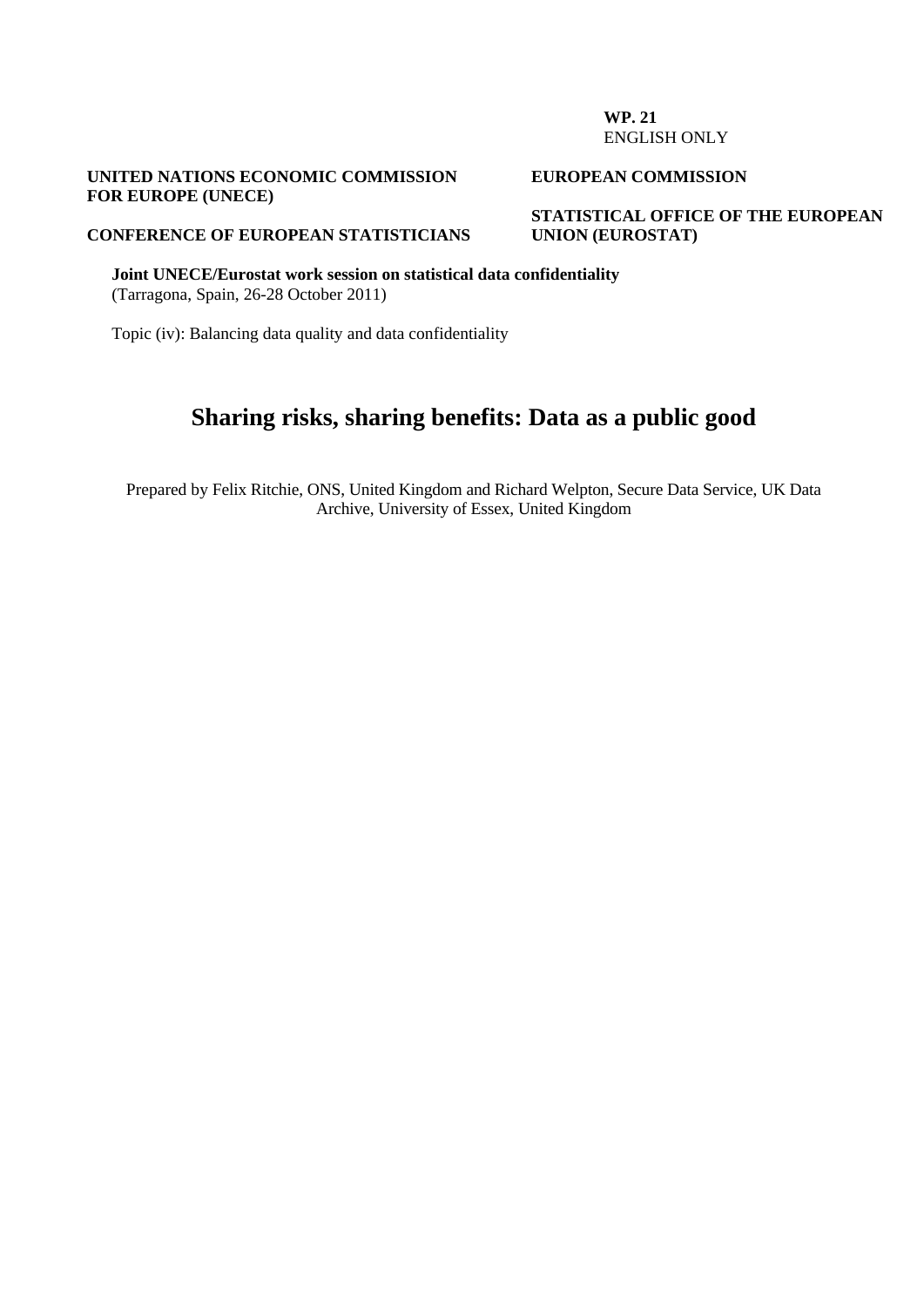# **Sharing risks, sharing benefits: data as a public good**

Felix Ritchie<sup>\*</sup> and Richard Welpton<sup>\*\*</sup>

\* Micro-data Analysis and User Support, Office for National Statistics, Newport, Gwent NP10 8XG felix.ritchie@ons.gsi.gov.uk \*\* Secure Data Service, UK Data Archive, rwelpton@essex.ac.uk

**Abstract:** Release of confidential data for research creates asymmetric costs and benefits for the National Statistical Institute (NSI) and the wider community. Considering access to publicly-owned data as a 'public good' (as defined by economists), the standard theory suggests that these asymmetries will lead to under-provision of data resources by an NSI acting in its own best interest. This paper uses the 'public goods' framework to demonstrate that sub-optimal data release is almost guaranteed by the relationship between the NSI, the rest of government and the research community.

However, public goods theory also has a well-established suite of techniques for addressing market failure. This paper applies these techniques to examine how society's preferences for data access can be met efficiently. In particular, we show the need to share, broadly and explicitly, risks and benefits; and we suggest practical steps to move in a positive direction.

### **1 Introduction**

National Statistics Institutes (NSIs) are facing considerable pressure to make more data available for research use, particularly micro-data. This creates costs for the NSI: direct costs of data provision, and the indirect costs (for example, reputation) associated with the risk of unauthorised release of information. At the same time NSIs are largely isolated from the benefits of research use of data. This means that NSIs have relatively few incentives to consider a data access strategy; and in practice many historically have taken 'no release' as a default option for all but aggregate statistics.

This has consequences for society. Limiting data release may reduce risk for the NSI, but it also lowers the ability of society to make judgements based upon evidence. Even if data are released, they may be so constrained to be of limited value or even wrong (see e.g. Lane, 2007, and Wagner, 2011, for examples). However, the absence of useful research is rarely in the objective of the NSI.

In economics this problem is described in the context of 'public good theory'. A public good is one where the provider of a good is typically unable to recover the costs of providing that good, because he is unable or unwilling to control access to that good. As a result, he will provide less of that good than society would require. The classical response to this from economic theory is to have an enlightened agent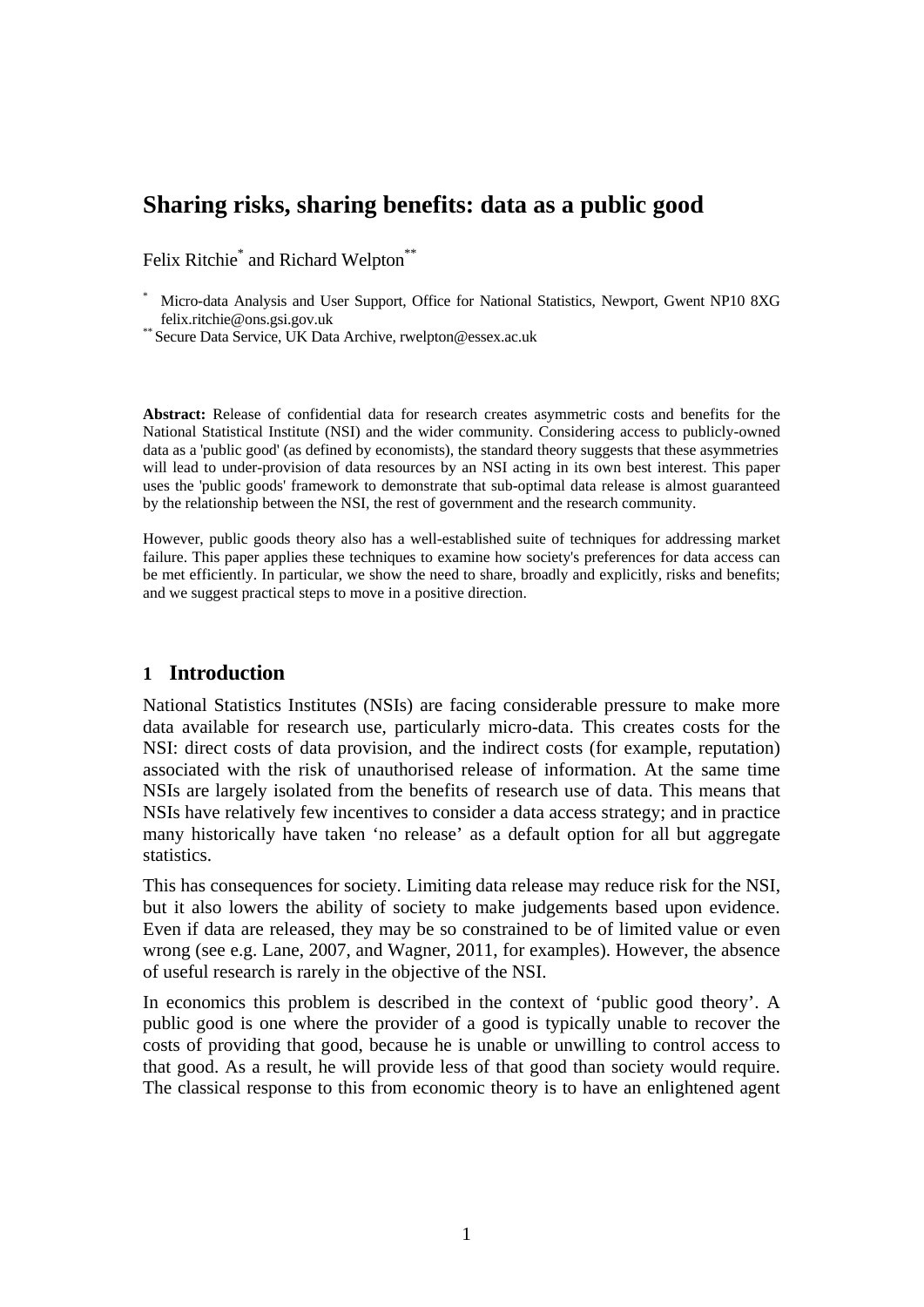working on society's behalf and ensuring that the producer of the public good receives sufficient funds from society to produce an optimal output.

In the case of data access, the public good is research output from that data. The NSI cannot meaningfully control how those outputs are used and, crucially, valued; and so the NSI concentrates on its statutory tasks and gives less importance to the wider benefits to society from providing access to (confidential) data. As a result, data access is likely to be sub-optimal for society.

This may seem curious: as NSIs are government bodies, they surely are the ideal candidate to act as the 'enlightened agent'? In reality, this paper argues, NSIs are likely to act as any other producer who is required to focus on his internal objectives.

This is not a necessary outcome. This paper considers some practical changes to the relationship between the NSI, the rest of government, and the research community that can lead to improved outcomes. There is no magic formula, but there are steps which can be taken to improve the decision-making process. This discussion focuses on data released by NSIs but it is also applicable to other data owners.

The next section summarises public goods theory, and applies it to data access. Section 3 considers the problems with the model of the NSI as the 'enlightened agent'. Section 4 then proposes ways to reduce the imbalance in risk and reward. Because this is an area dominated by un-measurable effects and value judgements, trying to identify 'the' right level of data access seems an impossible task; and so the paper focuses on ways to move in useful directions. Section 5 concludes.

# **2 Public goods and data access**

In economics, a 'public good' is defined by two key characteristics:

- *non-excludable*: that is, the good can be 'consumed' by all there are no barriers preventing access
- *non-rival*: that is, consumption of the good by one individual does not exclude someone else from consuming that good

The classic example of a public good is defence - we are all protected by our armed forces, nobody is excluded, and my having an army to protect me does not stop you having that same army to protect you. On a smaller scale, consider someone planting flowers in the street in front of their house. The flowers are non-excludable – everyone walking past can see them – and non-rival – one passer-by enjoying the flowers does not reduce the number available for others to admire.

Private goods are excludable and rivalrous. If one earns enough income, one may be invited to purchase a Ferrari (it is *excluded* from those unwilling to pay), and in purchasing this good, another individual is denied (the *rival* must be content with another car).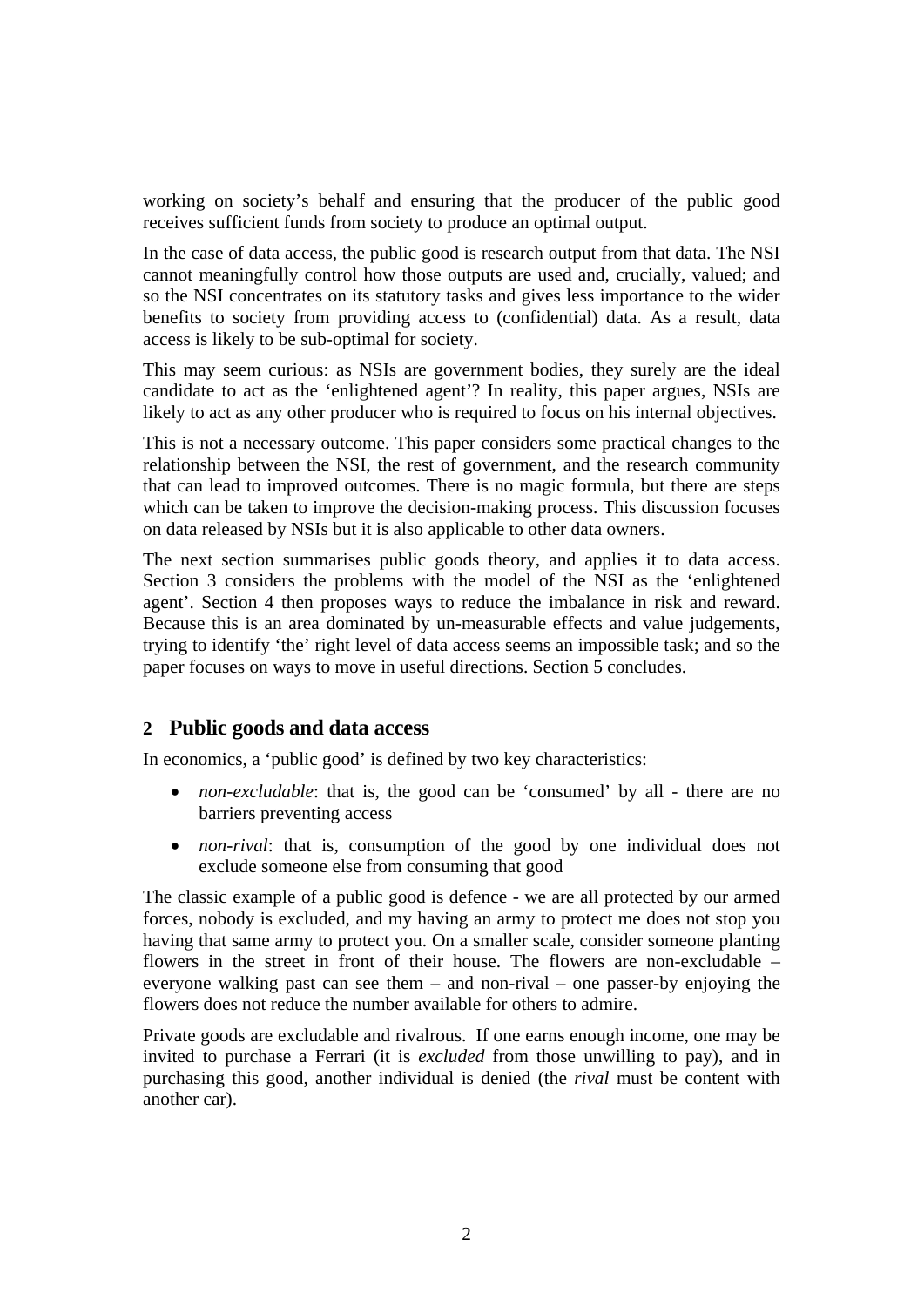The reason why public goods cause concern is because, left to private providers, they would be unable to gain sufficient funds to cover the cost of a socially optimal provision of the good. Consider the case of the flowers, above. It might well be that a bigger, brighter display would give greater pleasure to the community, at some small cost to the gardener. But why would the gardener put in the extra work? He cannot charge for looking at the flowers in the street; and so he makes a decision about which flowers to plant entirely in his own interests.

This economic framework can be applied to data access. Figure 1 offers a characterisation of data release in the UK, the 'Data Access Spectrum' (Ritchie, 2008). A number of access mechanisms are available, depending upon the confidentiality of the data.

|                               | more control, more security, more detail       |                                                   |                                                               |                             |
|-------------------------------|------------------------------------------------|---------------------------------------------------|---------------------------------------------------------------|-----------------------------|
| <b>ONS</b><br><b>internal</b> | <b>Research</b><br>data centres                | <b>Special</b><br><b>licence</b>                  | <b>End user</b><br><b>licence</b>                             | <b>Web</b><br>dissemination |
| Source data                   | All data.<br>complete<br>geographies           | Most data.<br>limited geography,<br>some recoding | Fewer<br>variables,<br>mare<br>recoding,<br><b>NUTS1 only</b> | Aggregate<br>data only      |
|                               | fewer restrictions, easier access, less detail |                                                   |                                                               |                             |

Figure 1: Data Access Spectrum

From Ritchie, 2006

 $\overline{a}$ 

Consider the case of the UK Office for National Statistics  $(ONS)^1$  $(ONS)^1$ . Aggregated data can be downloaded freely from the website. These data are non-excludable and nonrivalrous - public goods.

For more detailed data, the problem becomes more complex. For example, the UK Data Archive supplies data under an 'End User Licence'. These are available to all UK academics. This electronic file is clearly non-rival as downloading does not affect others' ability to download; it is theoretically excludable but in practice these

<span id="page-3-0"></span> $<sup>1</sup>$  In this paper, we will use ONS and the UK Data Archive as examples; however, this is for</sup> illustration only and should not be taken to mean that these bodies are unique or exceptional in the cases mentioned.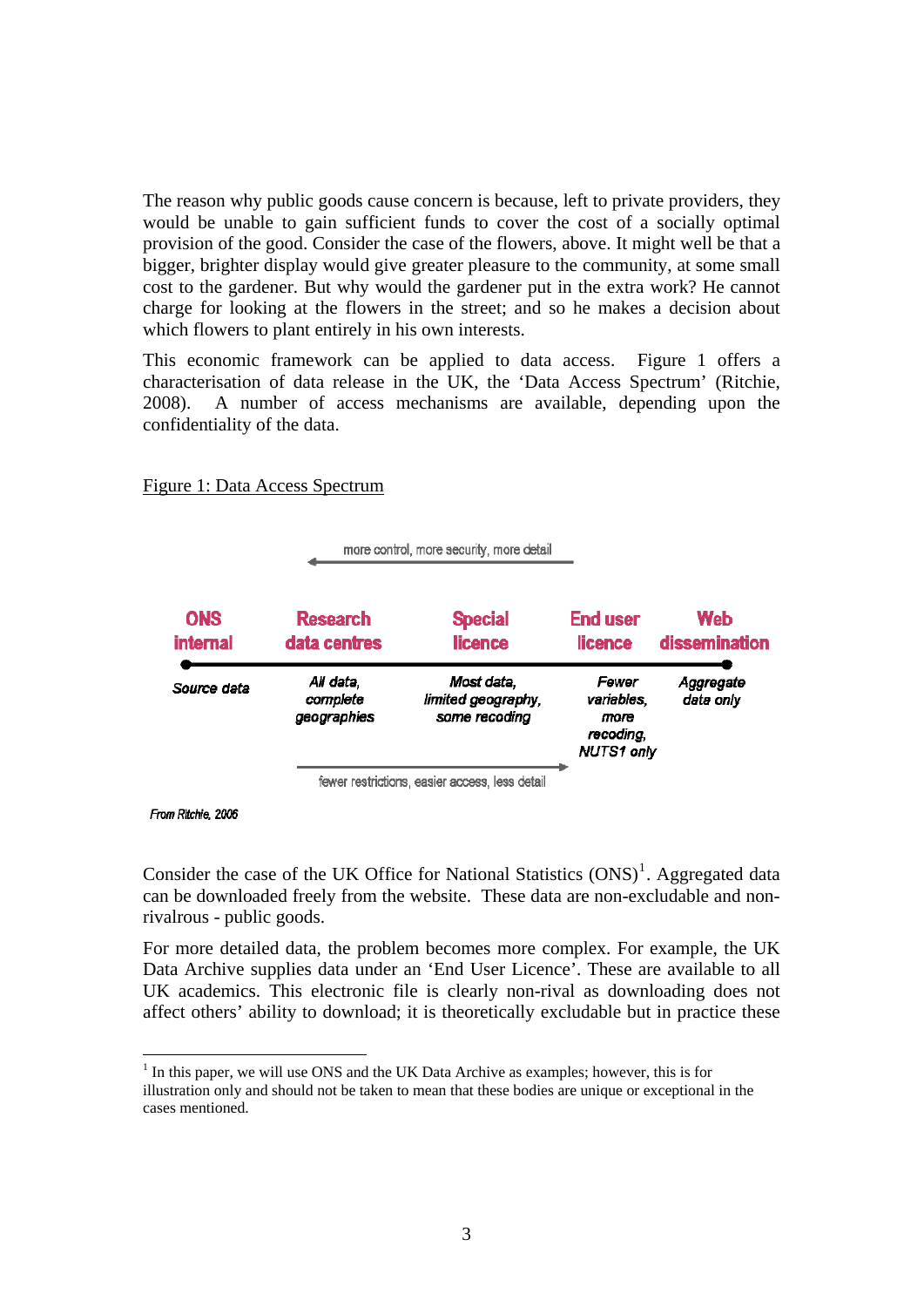data are available to all bona fide researcher through some mechanism. The UK Data Archive also supplies 'Special Licence' data, which can only be downloaded following commitments to certain security arrangements (such as non-networked PCs). These data are also non-rival but are more excludable.

There are also restricted datasets, accessible through a research data centre (RDC) at ONS or the UK Data Archive's new Secure Data Service. Access is excludable, both directly by RDC managers, and because researchers may have insufficient funds to travel to 'safe sites'. Access is also rival: if one researcher sits at a terminal, it prevents somebody else from doing so. Even if physical access is not limited (as at the Secure Data Service), researchers will be competing for finite computing resources.

So there seems to be a relationship between data detail (and confidentiality) and its 'public' nature; and between detail and the ability to fund it. There is no possibility of charging for data publicly available on the web. ONS therefore takes its decisions about what to put on the web based upon its internal view of its 'public task'. For RDC access, however, ONS should be able to charge to cover the cost of provision of that service. The public-goods problem then appears to be restricted to uncontrolled data sources.

However, this concentration on access is a red herring. The value of data access to society is the output that it produces, whether it is a statistic taken from a web site on the current unemployment figure or a detailed analysis of the impact of health interventions. Almost all statistics and research are designed to go in the public domain, where they will be non-excludable and non-rival by design.

When considered in this way, the issue of the 'right' level of access becomes important for all data, not just the public data. Provision of data through controlled mechanisms can be provided and funded by NSIs and researchers making their own private decisions, but is this encouraging the 'right' level of research?

The issue of how much anonymised/aggregated data an NSI should provide is currently being widely debated. For this paper, this is of limited interest as the current trend internationally is to make as much data available as possible, with reasonable costs and funding being the limiting factor.

Of more interest is the case of restricted data where the NSI has identified that there is a non-negligible risk of disclosure from the data (identification of the observations). In these cases, the NSI has much more discretion to take unilateral decisions over data access. Part of the NSI's ability to take independent decisions comes from the concentration of expertise on disclosure control in NSIs and associated bodies; however, an equally important source of power for the NSI is the view that the NSI is the only body competent to evaluate the risks and rewards of data access. This paper aims to probe that.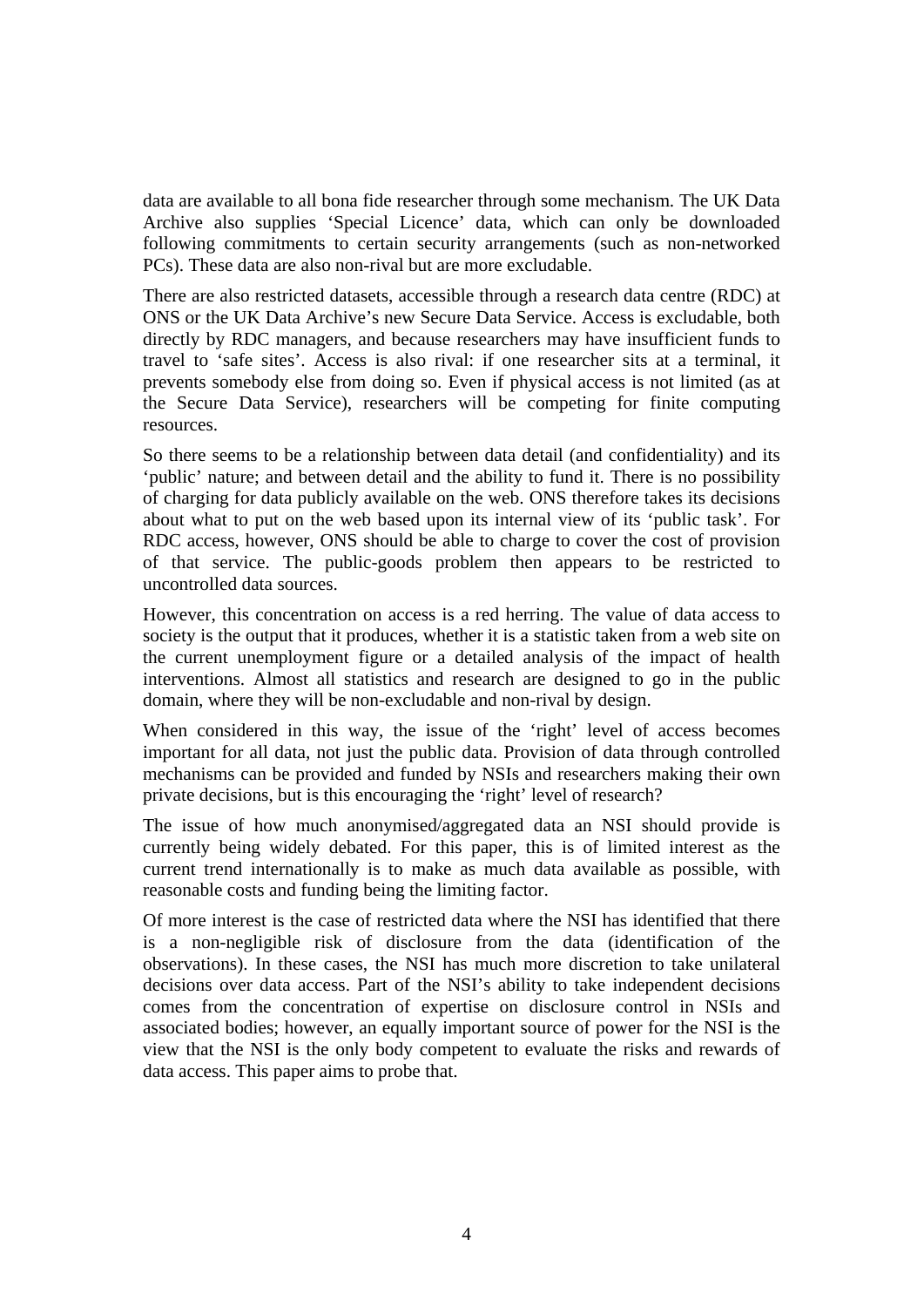# **3 The provision of confidential data: risks and rewards**

Identifying the public benefits of greater access to confidential micro-data is difficult: quantifying these benefits even more so. If a data owner is persuaded to provide access to their confidential data, what rewards do they and the public receive? Conversely, who bears the costs?

## **3.1Benefits of providing data access**

The most obvious beneficiary of data release is the researcher, particularly for restricted data. A culture of 'publish or perish' has created a bias whereby researchers' primary objective is to publish in leading academic journals. The probability of this occurring is of course heightened by using more confidential 'hard-to-reach' data.

Unfortunately, explaining the results of these analyses, and the implications for public policy and society, can take a back seat. Researchers claim that it is in the public interest that their research is conducted, but often this means that it is in their own interest that the research can be carried out. There is very rarely a direct relationship between research and public policy, for example<sup>[2](#page-5-0)</sup>. However, there clearly are benefits to society from improved access to data from the accumulated pool of knowledge. For example in the UK, the Low Pay Commission has a formal mandate to take account of research in its decisions on the level of the National Minimum Wage. Research might be contestable and contradictory; but the LPC makes recommendations on the total accumulated knowledge.

# **3.2 Costs of providing data access**

 $\overline{a}$ 

These are two-fold. First, access to confidential data requires more administrative processes and may require sophisticated IT systems, or could involve significant expenditure on anonymisation. These costs are measurable and have a direct impact on the organisation's resources.

The second type of cost is an indirect cost that is borne by the data owner in the event that the data is mis-used. This could include the loss of reputation for handling confidential data securely, declining response rates, and financial and legal sanctions. For an NSI, these consequences could be severe, so that even if the probability of mis-use is minimal the expected cost of the risk is still significant.

This indirect cost also falls on the researchers. A significant loss or mis-use of data may lead to their opportunities for future research being cut. This is, however, rarely on the radar of researchers.

<span id="page-5-0"></span> $2$  This is less true for harder sciences, where, for example, a clear refutation of a treatment or demonstration of an environmental impact might have an immediate effect on policy. In social science, for whom the release of NSI data is crucial, this is rarely the case.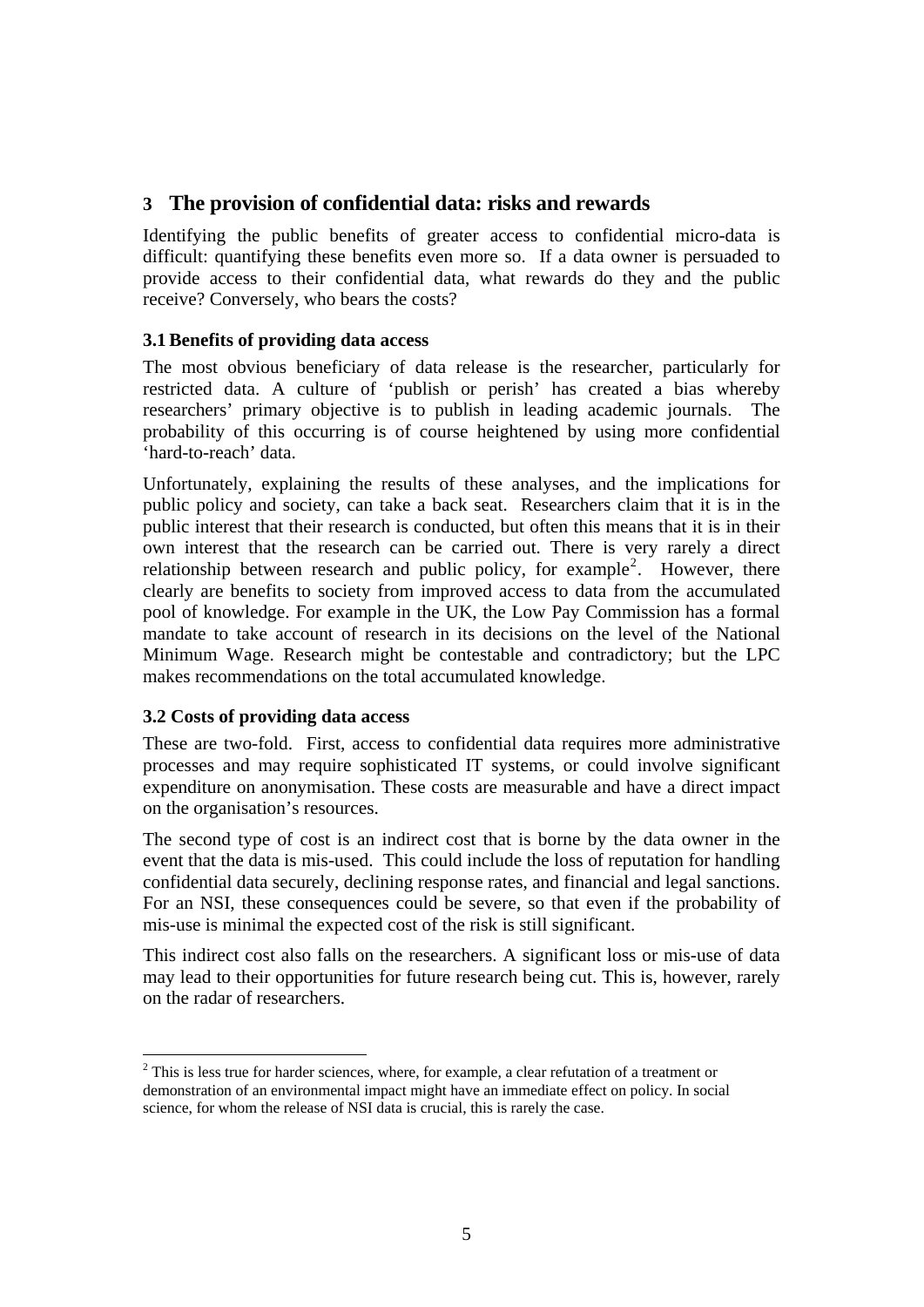# **3.3 Benefits of not providing data access**

Most obviously, the benefit of not providing data access is that the costs mentioned above are not incurred. The data owner can also benefit from increased reputation as a result of taking a hard line on data release, although this is likely to be of limited value - beyond a certain point, the NSI may come to be seen as a malign influence on policymaking and overruled.

## **3.4 Costs of not providing data access**

For society, the cost of not providing access to data is the loss of the ability to inform decisions with evidence; for example, evaluation of business support schemes requires the counterfactual provided by NSI business micro-data.

There is also a hidden cost to data owners, particularly NSIs. Secondary analysis of micro-data (where 'primary' analysis generates the headline aggregate statistics such as inflation, unemployment etc, and 'secondary' analyses are more detailed microdata research projects) can also benefit them. Researchers, who are at the forefront of their fields, can play an important role in shaping survey design to ensure that NSIs are collecting data relevant to society. They can also provide feedback on quality of statistical data, particularly the multivariate characteristics which the NSI rarely has the ability to review. Finally, an educated class of data users is more likely to interpret NSI data intelligently. So an implicit cost is borne by the data owner when access to data is denied.

# **3.5 Will NSIs provide an optimal level of data access?**

An optimal level of data access must be one where the balance between data confidentiality and the ability to conduct research fairly is accomplished. The problem in achieving this solution is that the risks of providing access and the costs of doing so are identifiable and measurable; and they fall on the data owner. If the data is misused by the researcher, the data owner will be blamed; if data is to be anonymised, it is the data owner's responsibility; if there is a need for access in a safe environment, the IT cost is generally borne by the data owner.

On the other hand, it is more difficult to assign a monetary value to the benefits of providing data access – some of these may only be realised far into the future. More importantly, it is difficult to identify

Data access therefore presents itself as a classic public good: the supplier faces a known cost structure; the benefits of access to statistics are non-excludable, non-rival and largely unquantifiable; and they are dispersed across time, space and users. Left to itself, then, the likelihood of an NSI providing an optimal amount of data access is small.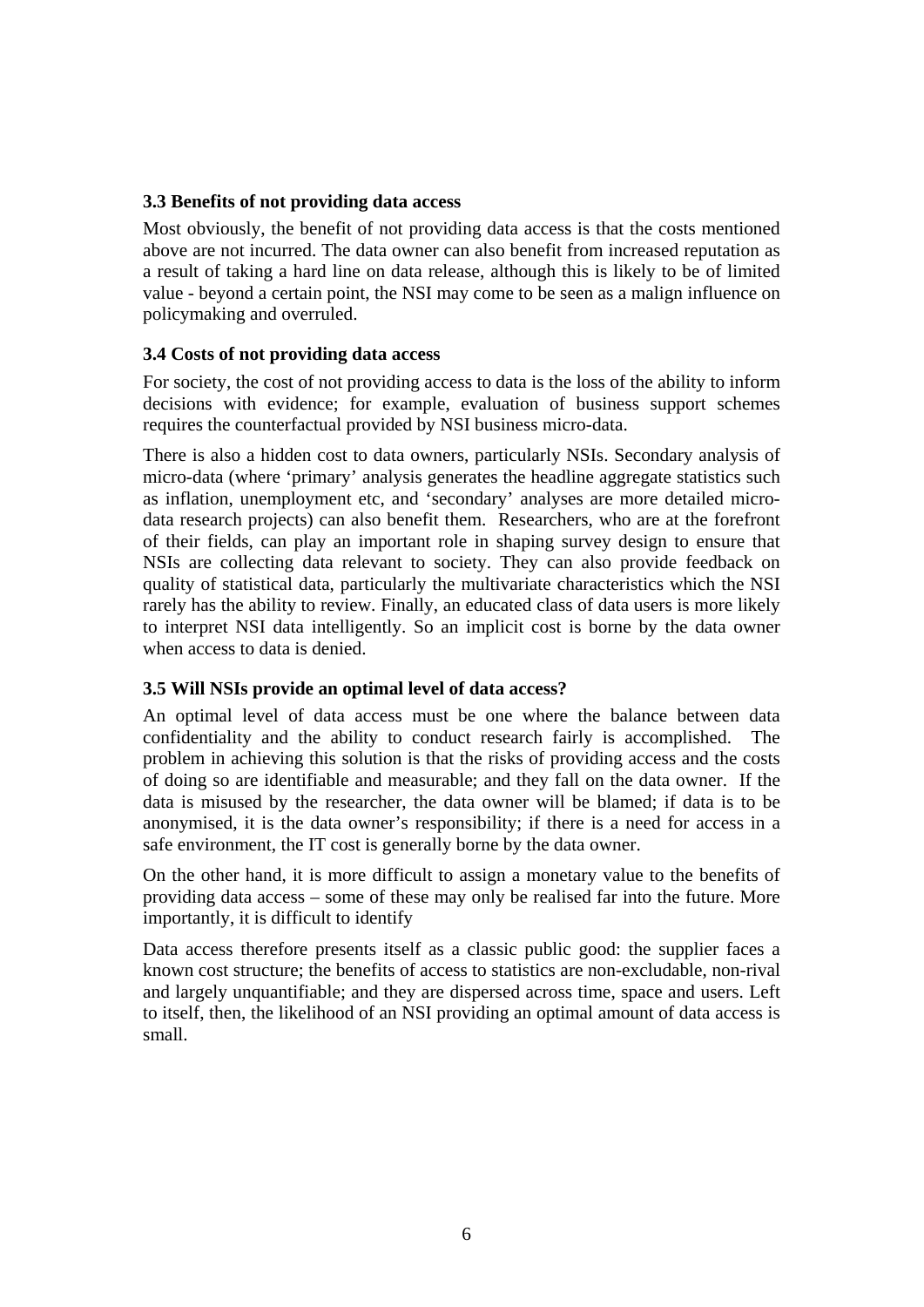# **4 Solutions**

In this section we propose three ways forward. None of them will guarantee the 'right' level of data release, but all are designed to improve the transparency of the decision-making process. By extension, that also makes the process more open to challenge.

# **4.1The contract between researchers and data owners**

Most researchers who access restricted data sign some form of contract with the data owner. Typically, this will specify the researcher's requirements to use the data securely. However, as noted in Desai and Ritchie (2009) and Ritchie and Welpton (2011), the widespread 'be grateful; be careful' approach to researcher agreements can be at best alienating and at worst counter-productive. In contrast, if the researcher shares the NSI perspective on risk, the data owner is no longer shouldering so much of the burden and so may be prepared to make more data available. Making researchers responsible can persuade data owners to provide more access because they will not take all the blame should the worse happen.

In the context of public goods, there is an additional service the researcher can provide: to give the NSI some measure of the value of research. Researchers, as noted above, are typically using the data for their own benefit; however, measures of the value to society to this are available in terms of researcher grants, journal publications, government reports and so on. CNSTAT (2005, ch.5) describes a range of possible output measures.

A positive contract (formal or implicit) would encourage researchers to think about how the benefits of their research will impact society – and then feed that back to the NSI. For example, the Secure Data Service mandates that researchers inform them of publications and presentations. Researchers are also encouraged to complete Case Studies, with the aim of informing the wider society of their results.

But the key point is that the researchers should see publicising their work to data owners inherently beneficial, rather than something done to fulfil a contractual obligation. This implies that the NSI offers something additional to researchers. The most obvious route is an additional path to publication. For example, the IAB in Germany publishes a range of research compendia, topic summaries and monographs utilising the work of those accessing the various  $IAB$  data resources<sup>[3](#page-7-0)</sup>. This increases researchers' visibility at negligible cost to them, while also providing the IAB with a handy theme–structured guide to the range of outputs produced and the user base.

The second route is to increase researchers' engagement with data creators within the NSI. This could be seen as a cost to the NSI, distracting the data producers from their key work. On the contrary, it is the authors' experience that the producers of data

 $\overline{a}$ 

<span id="page-7-0"></span><sup>3</sup> <http://www.iab.de/en/publikationen.aspx>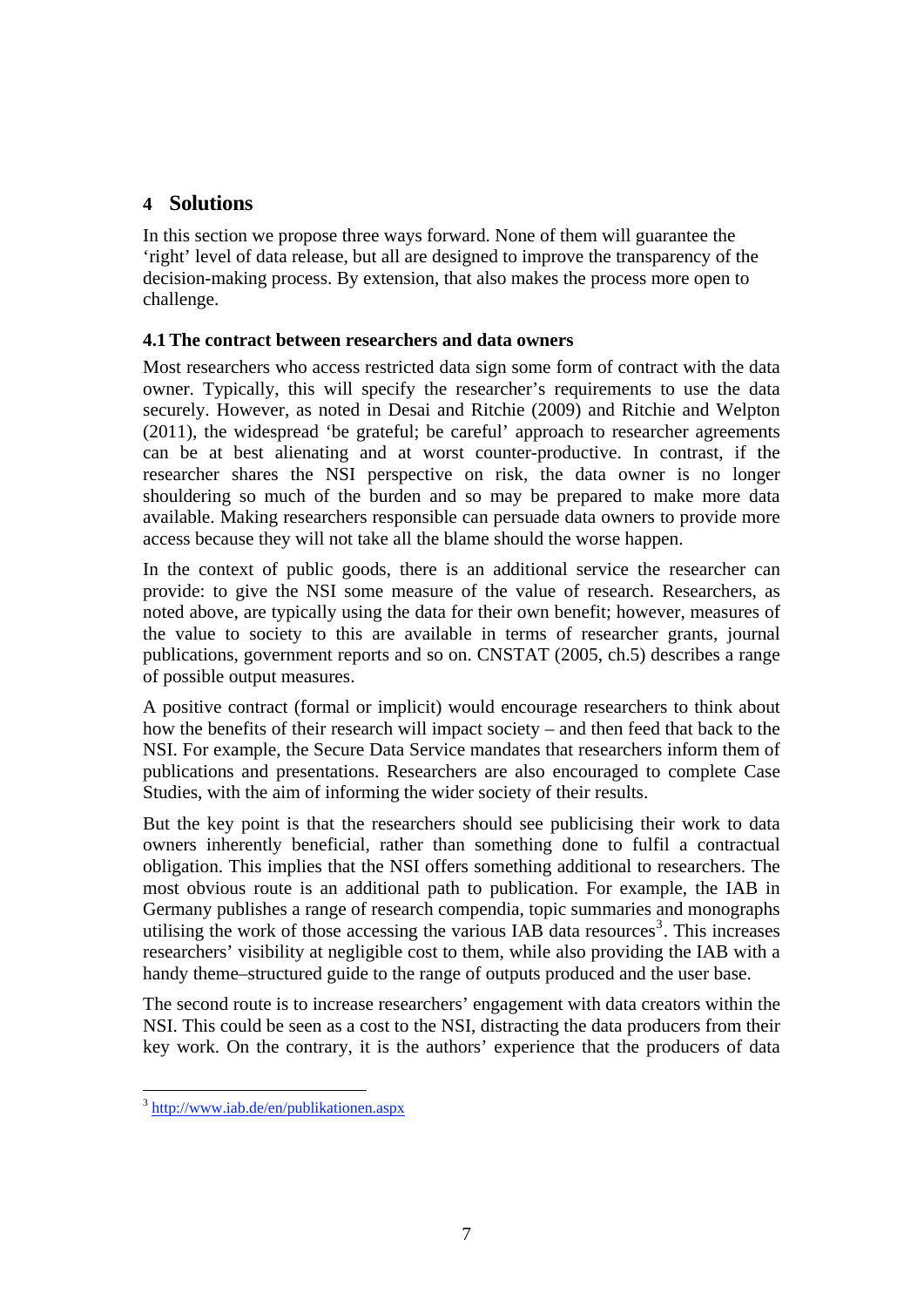within the NSI generally welcome periodic interaction with experienced users, and will exploit this resource. For example, the E-Commerce Survey team at the ONS worked with researchers to ensure that the survey design reflected useful questions. For researchers, this contact is a way of demonstrating that their research has 'impact'.

## **4.2The relationship between NSIs and the rest of government**

The main value of research output comes from its use by government. There is no requirement on government to make good use of statistical data, and of course other parts of society use statistics to bring about change in society. However, government is the dominant recipient of research output, and we will make the assumption that having more information available is, on the whole, a positive benefit.

If access to data provides benefits, not having access to that data creates some loss to society. Can we measure this so that the NSI can be 'paid' for its data access policies?

The difficulty, as noted earlier is that the value of research is difficult to assess. For example, the UK Treasury's periodic analyses of productivity increasingly draws on research on restricted micro-data. But the Treasury made policy decisions before micro-data was available, and there is no single 'killer' research paper which unequivocally provides a guide to policy.

However, the inability to quantify does not justify avoidance of any assessment. Assume, for argument's sake, that there only two government bodies: the NSI, which provides researchers with data, and the Treasury, which uses that research. The Treasury may not be able to say what the value of the research is, but it should be able to say whether the research it is getting is valuable and sufficient.

However, the Treasury is also aware that the NSI runs a risk by making restricted data available. That risk is partially borne by the Treasury too: a disastrous disclosure of data would affect the Treasury's ability to carry out further research.

Treasury and NSI therefore share a joint interest in both the use of the data and in the risk generated by that use. Both organisations may differ in their views of the relative component, but the point is that both explicitly acknowledge the contradictory tensions. The appropriate level of data release is a negotiated output, to which both parties agree.

How does this help data access? As noted above, one of the problems is that the risk taken by NSI is not valued externally, and the value of NSI data access is not fed back to the NSI. These are difficult to quantify; on the other hand, both organisations should be able to take a qualitative position on their own preferences. The crucial point is that both NSI and Treasury consider risk and benefit jointly and agree a position. If the two cannot agree, then the NSI can fall back on its unilateral position.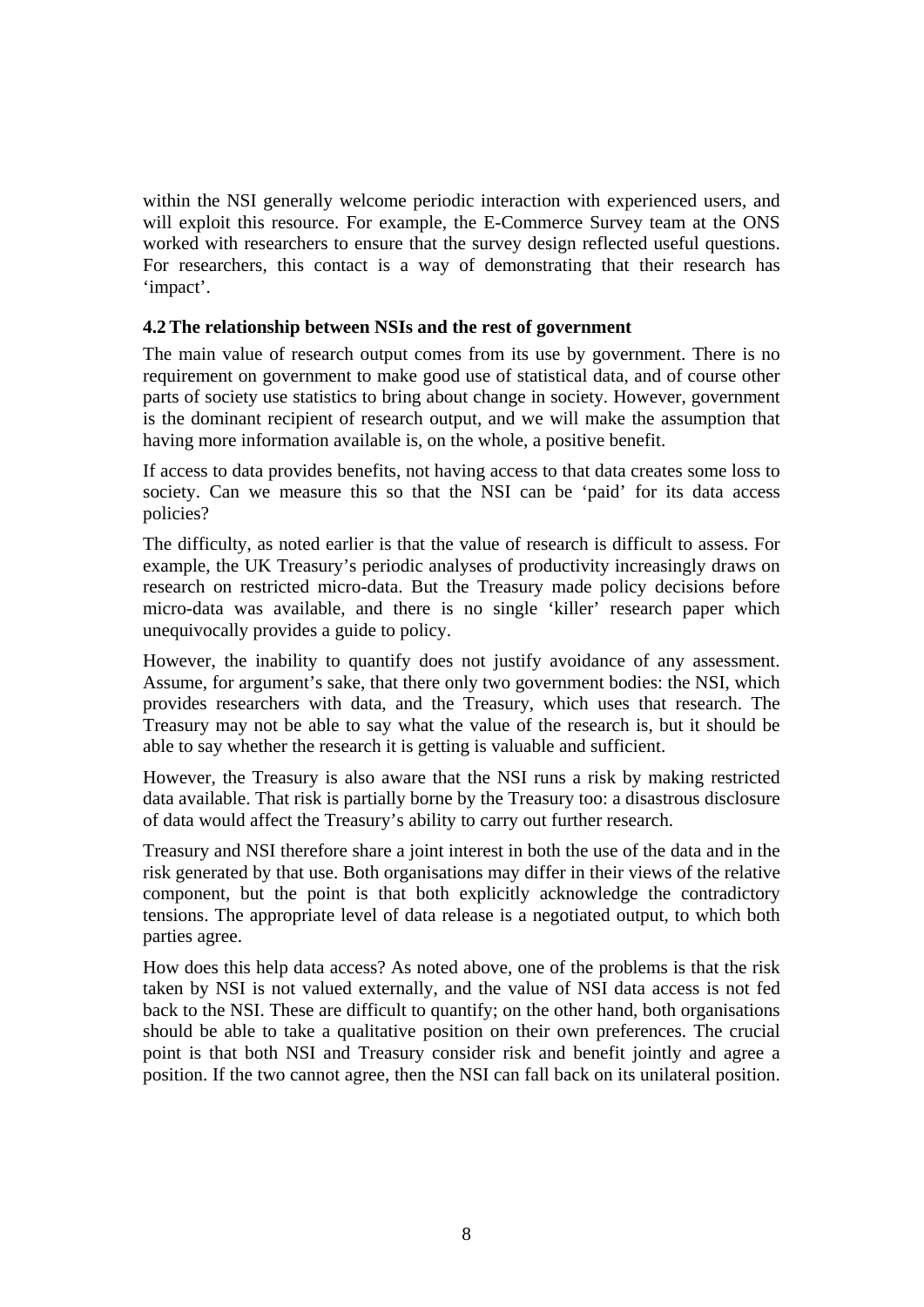But the fact that the Treasury is forced to recognise the risk, and by extension accept and defend any agreed position, can change the NSI's risk-reward balance.

This does not solve the public goods problem. It brings in some major customers, so that more of the 'output' of the NSI may be appropriately valued, but government is only part of society and will have its own interests. However, the point is that this is a *movement towards* a more societally beneficial outcome.

### **4.3The NSI as an enlightened agent**

In practice, an NSI is an organ of the government, and in theory should act as the enlightened agent. However, civil servants tend to be risk-averse (Ritchie, 2010), and the rotation of staff and consequent loss of knowledge can hamper efforts to develop a long-term working relationship between the NSI and the outside research community. There are therefore problems of credibility and sustainability.

One resolution advocated by economists to these problems is to transfer responsibility to a third-party service (for example, the Secure Data Service). The contractual commitment provides the credibility for both sides. For example, established processes and procedures can convince the NSI that confidential data access can be successfully managed; and researchers can be confident that they will receive the support they require to undertake their analysis. Third party arrangements can also provide the institutional memory necessary for sustainable solutions, particularly if one of the contracted commitments is to provide intermediation between NSIs and researchers

Most importantly, the duties of the third-party service providers are specified in formal arrangements, including risk assessments. These third-party providers transfer risk away from the NSI and onto the service provider. This encourages the NSI to provide more confidential data for access. The service provider then has an incentive to reduce that risk further by managing the research community.

This formal statement of risk and value is the mechanism which allows the NSI to take the role of enlightened agent, even if the practicalities are carried out by a third party. The existence of the contract reduces uncertainty and clarifies responsibility. This contrasts with the reliance on internal and implicit decisions in the relationship between NSIs and their clients in government.

# **5 Conclusion**

Owners of confidential data are unlikely to provide a socially optimal level of access to restricted data. This is because the end product, research, is a public good, available to all without exclusion or restriction. Data owners therefore cannot enter into contracts with users of research outputs to ensure that they get sufficient recognition for the value of the product, or an appropriate recompense for the risks taken. In addition, the